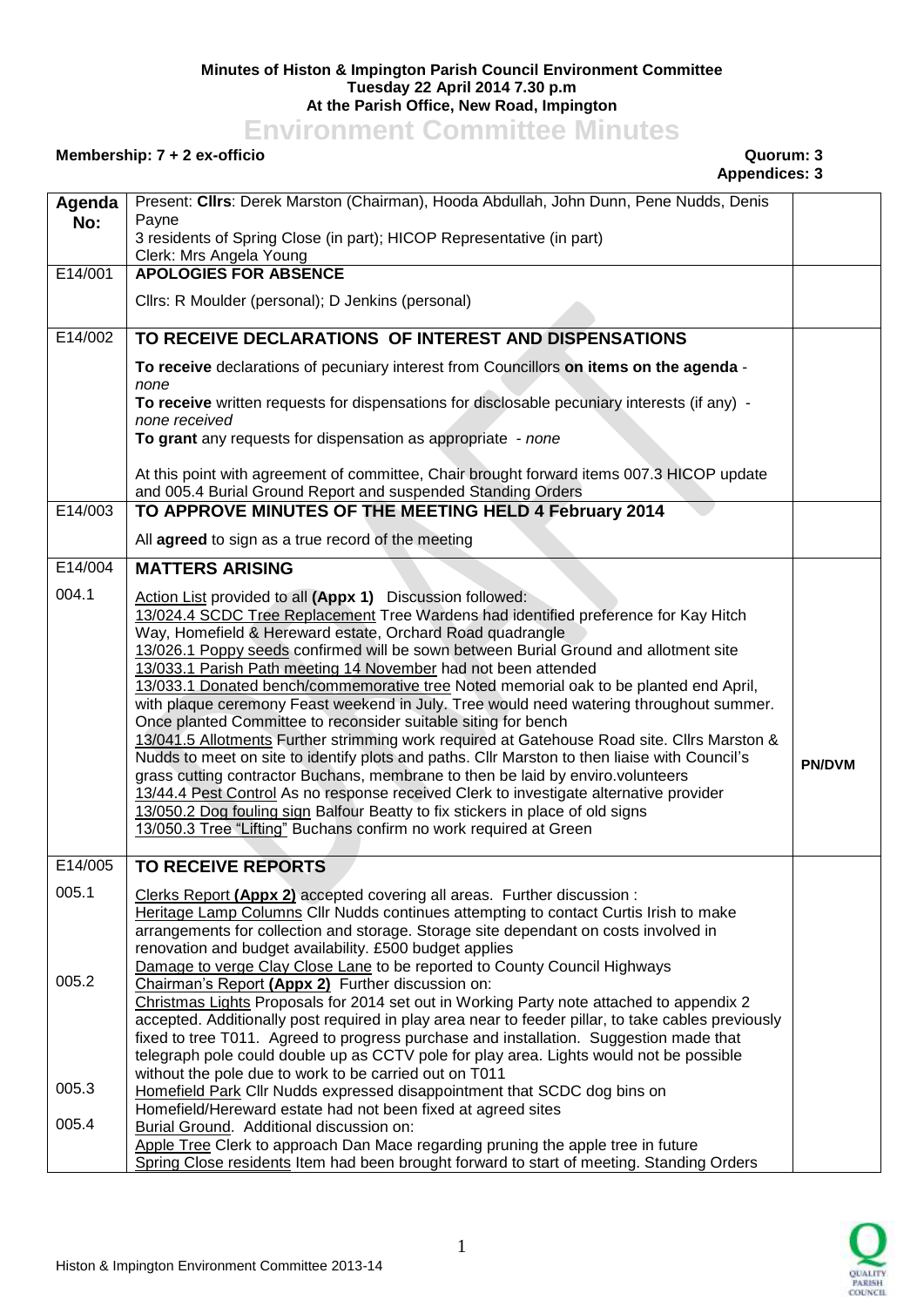|         | were suspended. Notes of meeting held between resident representatives, Councillors and<br>Police provided for all (attached to Appx 2). Residents from Spring Close outlined issues<br>regarding fencing; unofficial entrance to Burial Ground from Cottenham Road; planting<br>possibilities. Noted interest in setting up Neighbourhood Watch scheme, and "Police Burglary<br>Surgery" due in Histon 25 April 2014. Residents left meeting. Standing Orders re-instated.<br>Committee reviewed issues raised regarding access arrangements at Burial Ground.<br>Members felt planting of, say, pyracantha along boundary would not be effective. Agreed to: |                          |
|---------|----------------------------------------------------------------------------------------------------------------------------------------------------------------------------------------------------------------------------------------------------------------------------------------------------------------------------------------------------------------------------------------------------------------------------------------------------------------------------------------------------------------------------------------------------------------------------------------------------------------------------------------------------------------|--------------------------|
|         | Support residents in their plans to start a Neighbourhood Watch scheme                                                                                                                                                                                                                                                                                                                                                                                                                                                                                                                                                                                         |                          |
|         | Obtain solar powered motion sensor lighting for the Burial Ground shed<br>$\bullet$                                                                                                                                                                                                                                                                                                                                                                                                                                                                                                                                                                            |                          |
|         | Look at notice for front entrance regarding vehicular access after dusk<br>٠                                                                                                                                                                                                                                                                                                                                                                                                                                                                                                                                                                                   |                          |
|         | Check ownership of remaining lower level fence<br>٠                                                                                                                                                                                                                                                                                                                                                                                                                                                                                                                                                                                                            |                          |
| 005.5   | Look at ways of successfully closing off unofficial pedestrian entrance<br>٠<br>Tree Warden's Report No written report for Wardens. Issues listed noted. Discussion on:<br>SCDC CEO Jean Hunter Clerk to arrange meeting with Tree Wardens to follow up on                                                                                                                                                                                                                                                                                                                                                                                                     | <b>PJN</b><br><b>PJN</b> |
|         | environmental issues raised<br>15 The Coppice Resident had concerns that trees may have affected structure of wall. Clirs<br>had inspected site and reported back. Agreed to contact insurers for advice on response as<br>no evidence of tree root damage see, no heave in ground and any disturbance appeared to be                                                                                                                                                                                                                                                                                                                                          |                          |
| 005.6   | at top of wall<br>Footpath Officer Report No written report from Officers.                                                                                                                                                                                                                                                                                                                                                                                                                                                                                                                                                                                     |                          |
|         | Cllr Dunn undertook to make a full report on all footpaths                                                                                                                                                                                                                                                                                                                                                                                                                                                                                                                                                                                                     | <b>JD</b>                |
| 005.7   | Strategy Paper Footpath network rear of Somerset Road - St Audreys Close. Cllr Dunn to<br>contact Cllr Jenkins to discuss requirements for paper<br>Allotments No written report from Officer. Issues listed noted                                                                                                                                                                                                                                                                                                                                                                                                                                             | <b>JD/JDJ</b>            |
| 005.8   | Village Green Report Issues listed noted. Additional discussion on:                                                                                                                                                                                                                                                                                                                                                                                                                                                                                                                                                                                            |                          |
|         | Commemorative Tree see item 14/004<br>Further offer of memorial seat to be considered future agenda                                                                                                                                                                                                                                                                                                                                                                                                                                                                                                                                                            |                          |
|         | Noticeboard Village Green Members felt no further money should be spent on alterations to                                                                                                                                                                                                                                                                                                                                                                                                                                                                                                                                                                      |                          |
|         | Noticeboard. Schedule to be drawn up for staining/maintenance of this noticeboard and all                                                                                                                                                                                                                                                                                                                                                                                                                                                                                                                                                                      |                          |
|         | other noticeboards, bins, seats. Noted community noticeboard at War Memorial to be                                                                                                                                                                                                                                                                                                                                                                                                                                                                                                                                                                             |                          |
|         | replaced, as budgeted for<br>Duck Platform Cllr Nudds to order "patenizer" from suppliers. Mr Smith to carry out works                                                                                                                                                                                                                                                                                                                                                                                                                                                                                                                                         | <b>PJN</b>               |
| 005.9   | <b>Other Open Spaces</b>                                                                                                                                                                                                                                                                                                                                                                                                                                                                                                                                                                                                                                       |                          |
|         | Copse Cllr Nudds agreed to remove igloo from site and into storage                                                                                                                                                                                                                                                                                                                                                                                                                                                                                                                                                                                             | <b>PJN</b>               |
| 005.10  | War Memorial Noted had been cleaned, insurance advice                                                                                                                                                                                                                                                                                                                                                                                                                                                                                                                                                                                                          |                          |
| E14/006 | <b>TO RECEIVE/APPROVE</b>                                                                                                                                                                                                                                                                                                                                                                                                                                                                                                                                                                                                                                      |                          |
| 006.1   | Quotes for repairs to paving, Section 52 land corner of Narrow Lane/Windmill Lane Deferred                                                                                                                                                                                                                                                                                                                                                                                                                                                                                                                                                                     | <b>Next</b><br>agenda    |
|         | pending receipt of more quotes                                                                                                                                                                                                                                                                                                                                                                                                                                                                                                                                                                                                                                 |                          |
| 006.2   | Public Art Working Party – agreement to fund additional work on update of Public Art Plan to<br>facilitate passing on of S106 funds from Bellway site. Report provided to all. Cllr Payne                                                                                                                                                                                                                                                                                                                                                                                                                                                                      |                          |
|         | updated members on possible need for production of renewed strategy documents to attract                                                                                                                                                                                                                                                                                                                                                                                                                                                                                                                                                                       |                          |
|         | payment due from SCDC of £30,000 (Bellway S106). Proposed Cllr Payne, seconded Cllr                                                                                                                                                                                                                                                                                                                                                                                                                                                                                                                                                                            |                          |
|         | Abdullah all in favour to approve spend of up to £100, as quoted by Alison Turnbull. Quotes                                                                                                                                                                                                                                                                                                                                                                                                                                                                                                                                                                    |                          |
|         | were being sought for project management of Public Art scheme incorporating:<br>Street furniture project<br>a)                                                                                                                                                                                                                                                                                                                                                                                                                                                                                                                                                 |                          |
|         | A feature piece of artwork<br>b)                                                                                                                                                                                                                                                                                                                                                                                                                                                                                                                                                                                                                               |                          |
| 006.3   | Quotes to replace manhole on Village Green with load bearing cover, flush with the grass (see                                                                                                                                                                                                                                                                                                                                                                                                                                                                                                                                                                  | <b>Next</b>              |
| 006.4   | Drainage Working Party report dated 16 February). Deferred pending receipt of quotes                                                                                                                                                                                                                                                                                                                                                                                                                                                                                                                                                                           | agenda<br><b>Next</b>    |
|         | Quotes to install flap to discharge point at Village Green Deferred pending receipt of quotes                                                                                                                                                                                                                                                                                                                                                                                                                                                                                                                                                                  | agenda                   |
| E14/007 | OTHER ITEMS AND CORRESPONDENCE                                                                                                                                                                                                                                                                                                                                                                                                                                                                                                                                                                                                                                 |                          |
| 007.1   | Circulating File available to all                                                                                                                                                                                                                                                                                                                                                                                                                                                                                                                                                                                                                              |                          |
| 007.2   | Finance Up-date and Budgets 2014-15 (Appx 3)                                                                                                                                                                                                                                                                                                                                                                                                                                                                                                                                                                                                                   |                          |
| 007.3   | HICOP Item had been brought forward to start of meeting, Standing Orders suspended. Paul                                                                                                                                                                                                                                                                                                                                                                                                                                                                                                                                                                       |                          |
|         | Christie introduced Simon Goddard, due to be elected as Chair at AGM 14/15. Since last<br>meeting:                                                                                                                                                                                                                                                                                                                                                                                                                                                                                                                                                             |                          |
|         | 12 more trees were planted along north west curve; Benches in place, HICOP to check<br>$\bullet$                                                                                                                                                                                                                                                                                                                                                                                                                                                                                                                                                               |                          |
|         |                                                                                                                                                                                                                                                                                                                                                                                                                                                                                                                                                                                                                                                                |                          |
|         | insurance cover, attracting more visitors, paid for by Feast grant and British Legion.<br>Poppies to be sown                                                                                                                                                                                                                                                                                                                                                                                                                                                                                                                                                   |                          |